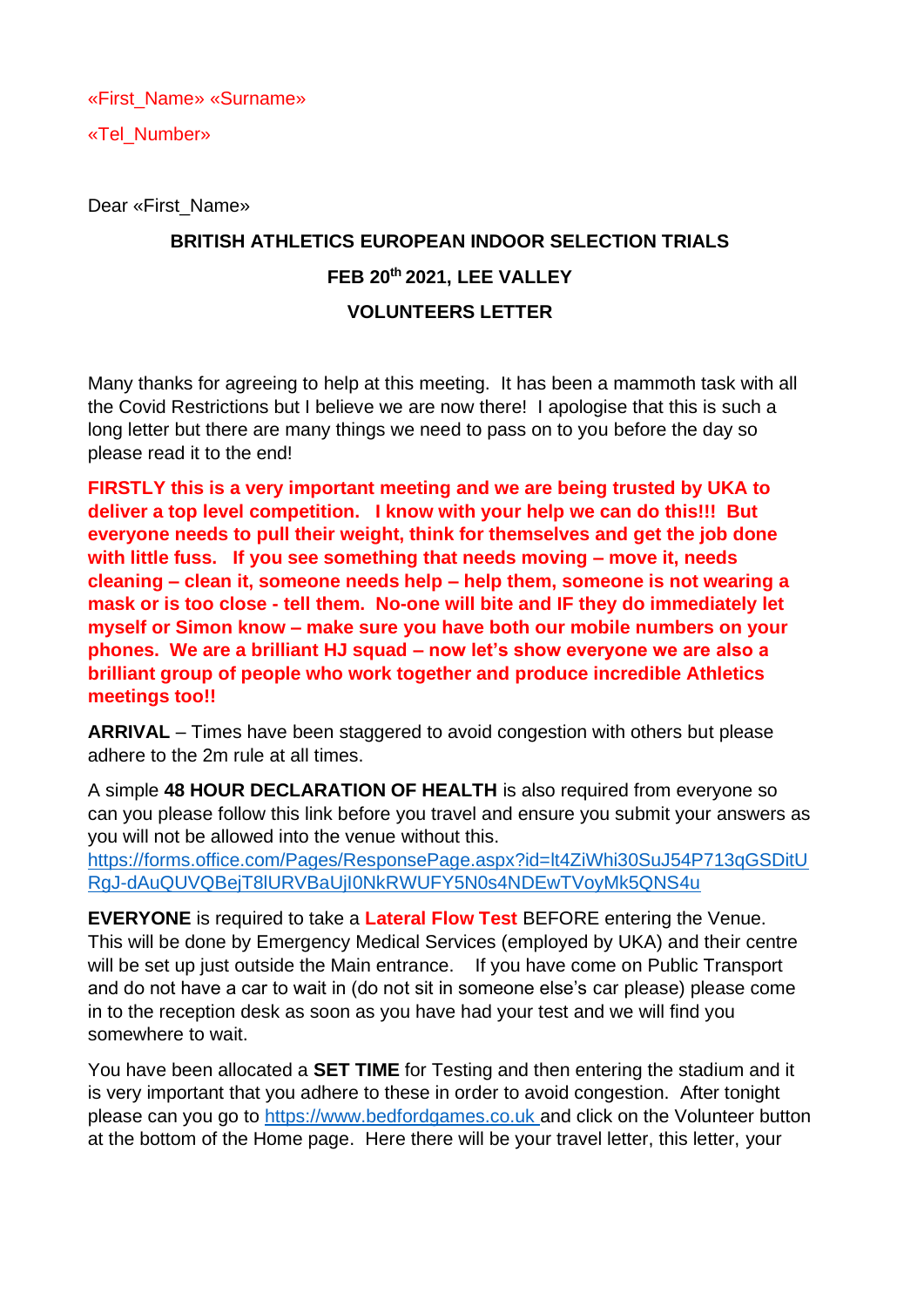Test and Entry times and a Work Plan. Please make sure you have a copy of the first and last one with you on the day and have read the time of your TEST!!

You will have received a personalised **PERMISSION TO TRAVEL LETTER** by now which you will need to have with you for your journey whether you are travelling by car, train or bus. Please ensure it prints out with the UKA letterheads and not just blank. This will need to be shown if you are stopped as many of you are travelling out of your local area. If you have not received this or have a problem then please contact me urgently or look on the website where it can be downloaded and personalised.

The **CAR PARK** is the usual one outside the venue doors. Please be aware that there is now a major NHS testing site on most of the Car Park so spaces near the top Left must be used. Signs will be in place. If you go to the wrong car park you may be tested TWICE!!!

ON **ARRIVAL** please park and go to the Gazebos by the main door for your test. You will then need to return to your car to await the result. After 30 mins please return to the Gazebo and providing you show a negative result you will have your temperature checked, be given a wrist band and be allowed into the venue.

Once in the venue you will need to sign in to the **NHS Test & Trace App** on your phone please. Then go to Hayley at the Results Desk in the reception area to collect your Shirt, etc.

**MASKS** must be worn at all times inside the venue. Gloves and masks will be available if you need them.

**DRESS CODE** – Please wear plain dark (navy or black preferred) trousers. You will be given a UKA T shirt on arrival. And probably a Hi-Vis bib as well (you can keep the T shirt but please give the Bib back at the end!!)

**FOOD & DRINK** – Due to restrictions there will be no food available so you will need to bring your own. The vending machines will not be in use. Tea & Coffee will be available throughout the day but you will need to bring your own mug. Water will be available.

**HAND SANITISER AND WIPES** will be available all over the Stadium and you will be given your own on arrival.

There will be a **ONE WAY SYSTEM** in place with clear signs. Track Athletes will enter and then go up the main ramp (**UP** only) to the platform then turn Left for Hurdlers & R for Sprinters. The **UPPER WARM UP AREA** will be divided and marshalled at all times (by you guys please). **DOWN** from here will be via the Stairs at the end.

**ATHLETE LISTS** will be on the website if you are interested. There will be no additions. A number of Paralympic athletes are competing.

**FIELD ATHLETES WARM UP** will be as follows and I will need volunteers to supervise.

- TJ (all) in the Throws Area from 11.35
- LJ M  $-$  in the Throws Area from 12.50
- LJ W on 60m Sprint straight from 13.50